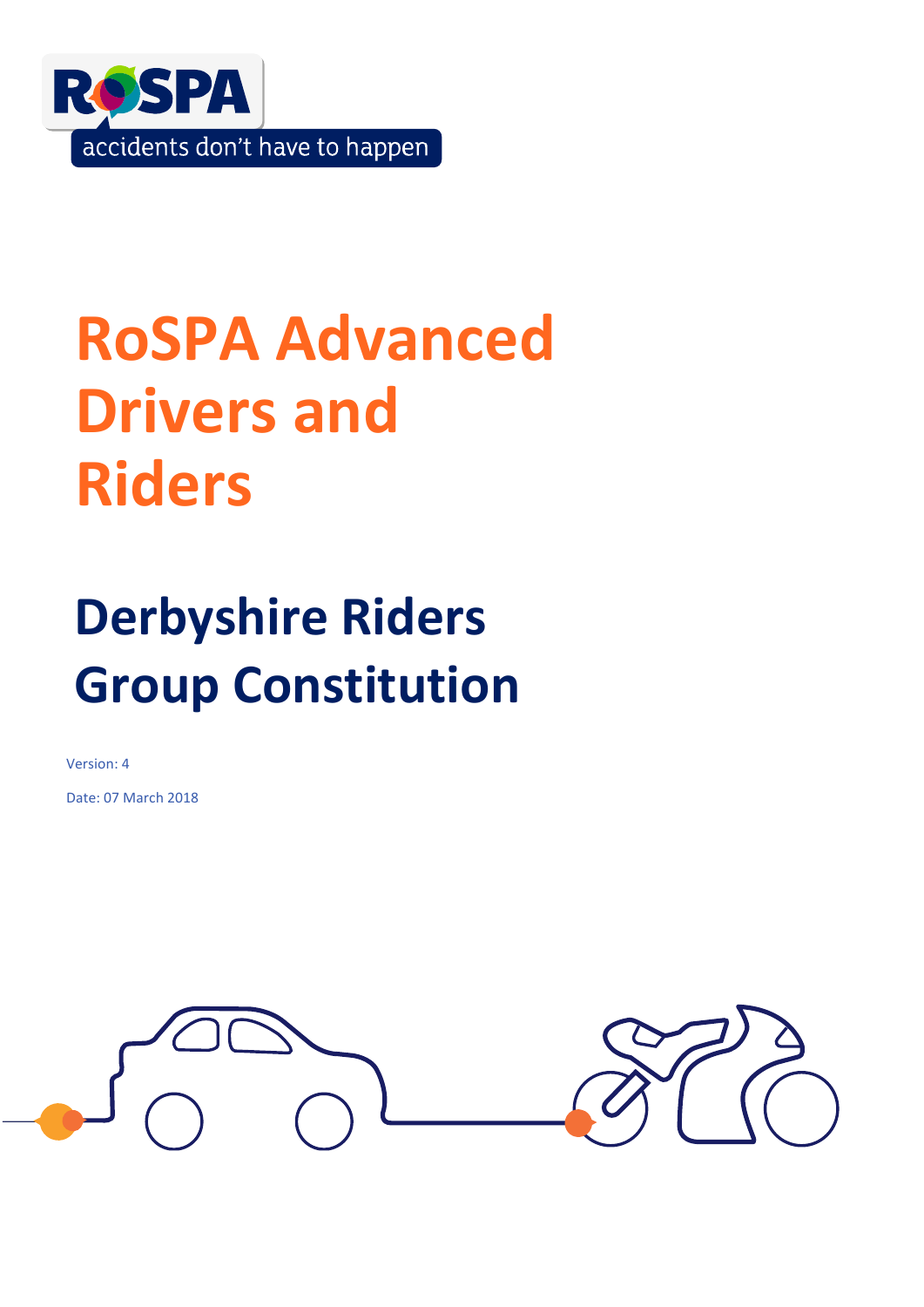

#### 1. **Name and Definitions**

The name of the Group is RoSPA Advanced Drivers and Riders - Derbyshire Riders, hereinafter called "the Group".

#### **Definitions**

- 1.1 RoSPA Royal Society for the Prevention of Accidents (Charity Number 207823).
- 1.2 RoSPA Advanced Drivers and Riders.
- 1.3 Accredited RoSPA Advanced Drivers and Riders Groups are affiliates of RoSPA.

#### **2. Status**

- 2.1 RoSPA Advanced Drivers and Riders is part of The Royal Society for the Prevention of Accidents (Charity Number 207823) ("**RoSPA**").
- 2.2 RoSPA Advanced Drivers and Riders is a voluntary organisation of people who have an interest in promoting RoSPA's advanced driving and motorcycling standards and tests.

#### 3. **Aims and Objectives**

3.1 To improve road safety and reduce road collisions and casualties by improving motorcycling knowledge, attitudes, skills and standards.

- 3.2 To provide access for the public to RoSPA's advanced driving and riding system and test on a noncommercial basis.
- 3.3 To provide consistent, high quality advanced rider tutoring to group members.
- 3.4 To encourage and help motorcyclists to pass RoSPA's Advanced Motorcycling Tests.
- 3.5 To help to implement RoSPA's overall mission to save lives and reduce injuries.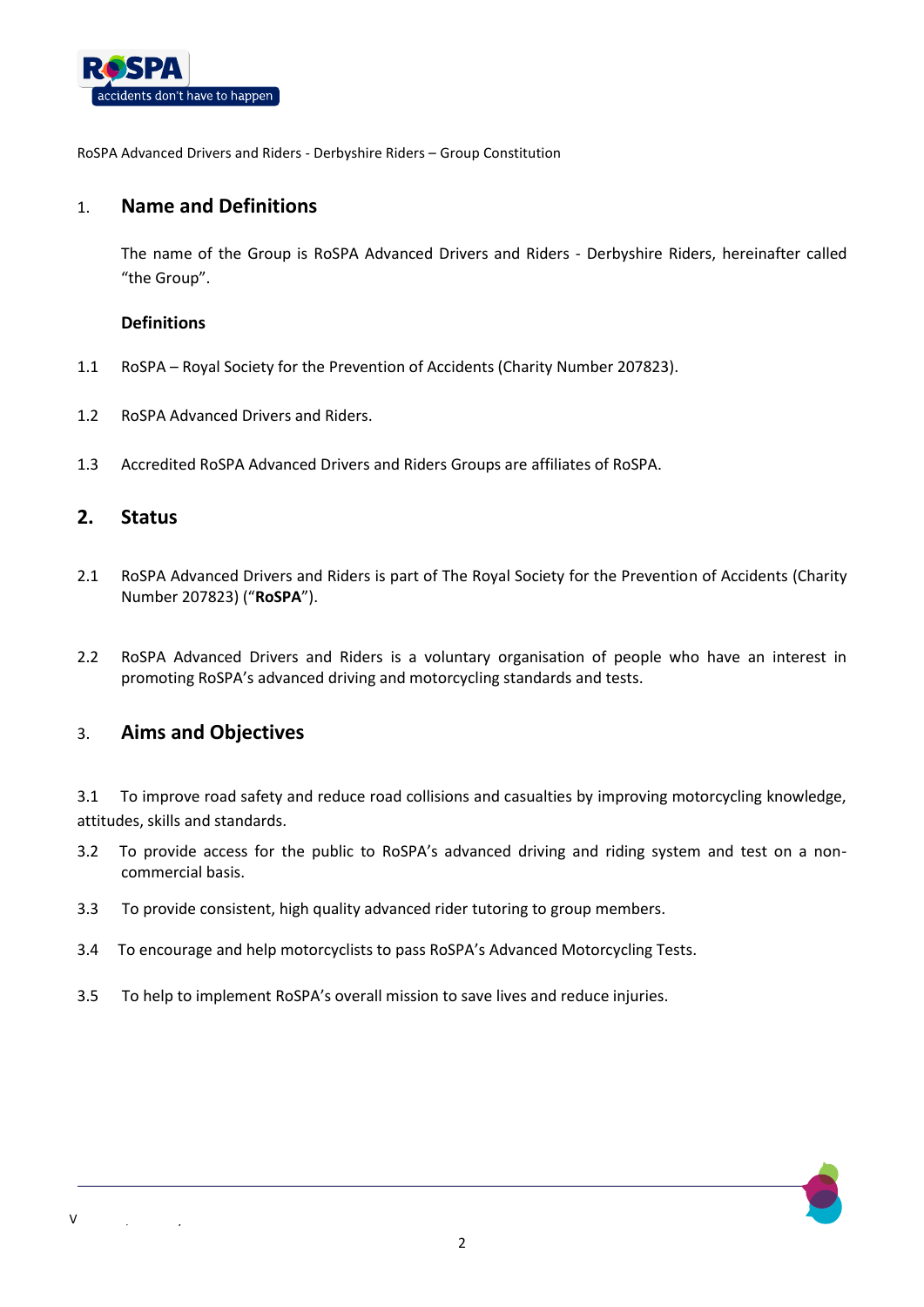

#### **4. Membership**

4.1 Membership of the Group is open to any individual interested in promoting the aims of RoSPA Advanced Drivers and Riders, who meets the admission criteria set out in 4.2 to 4.5.

4.2 The categories of membership are: -

- a) Full Member
- b) Associate Member
- c) Social Member
- d) Honorary Member

4.3 **Full Membership** is open to any driver or motorcyclist with a full, valid driving license, who has passed a RoSPA Advanced Driving Test or Re-test and/or a RoSPA Advanced Motorcycling Test or Re-test subject to paying the appropriate annual membership subscription and passing the appropriate three-yearly re-test.

4.4 **Associate Membership** is open to any adult with a full, valid driving license, who is preparing to take a RoSPA Advanced Driving Test and/or Advanced Motorcycling Test. An Associate Member will become a Full Member once they have passed a RoSPA Advanced Test.

4.5 **Social Membership** is open to any adult who wishes to take part in Group activities but do not themselves hold a license to Ride a Motorcycle.

Members within this category who have never taken a RoSPA Advanced Test and are not intending to do so, may remain a member of the local group provided that they continue to pay the appropriate membership subscription to the group. They do not pay a membership subscription to RoSPA Advanced Drivers and Riders, are not a RoSPA Advanced Driver or Rider. Individuals in this category are covered by Public Liability as per stated in the insurance guide.

4.6 **Honorary Membership** is only open to adults who, by virtue of their contribution to improving and/or promoting motorcycling road safety and the aims of the Group, deserve to be members of the Group without payment of normal Membership Fees. Candidates for Honorary Membership should be nominated and approved by the Members at the AGM.

Members within this category who have previously passed a RoSPA Advanced Test may also remain a member of RoSPA Advanced Drivers and Riders provided that they continue to pay the appropriate annual membership subscription to RoSPA Advanced Drivers and Riders, as well as their group membership. Individuals in this category are covered by Public Liability as per stated in the insurance guide for RoSPA Advanced Drivers and Riders.

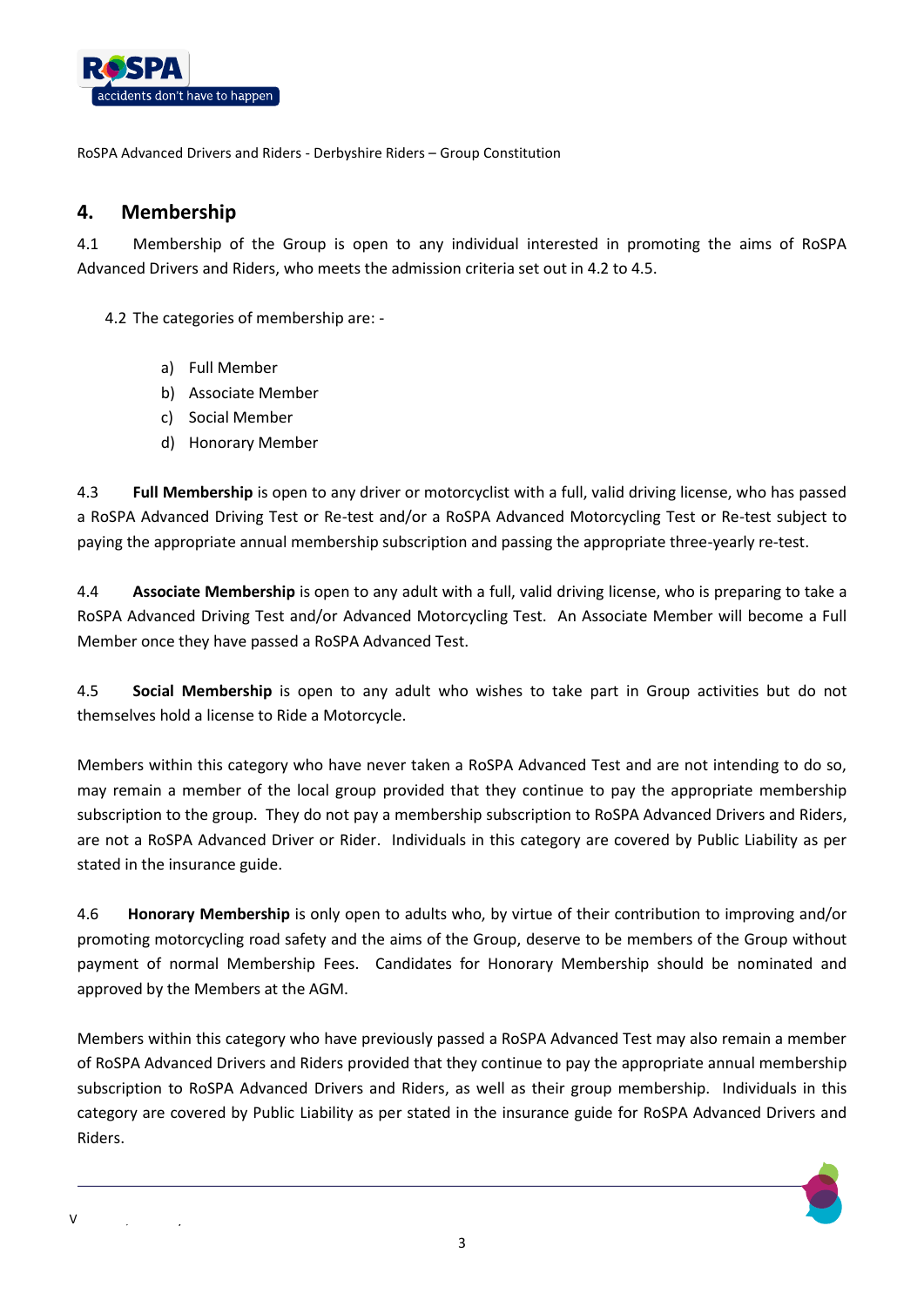

4.6 A person may not be refused membership to the Group on the grounds of the following protected characteristics covered by the Equality Act 2010 or because of their profession: -

- age
- being or becoming a transsexual person
- being married or in a civil partnership
- being pregnant or on maternity leave
- disability
- race including colour, nationality, ethnic or national origin
- religion, belief or lack of religion/belief
- sex
- sexual orientation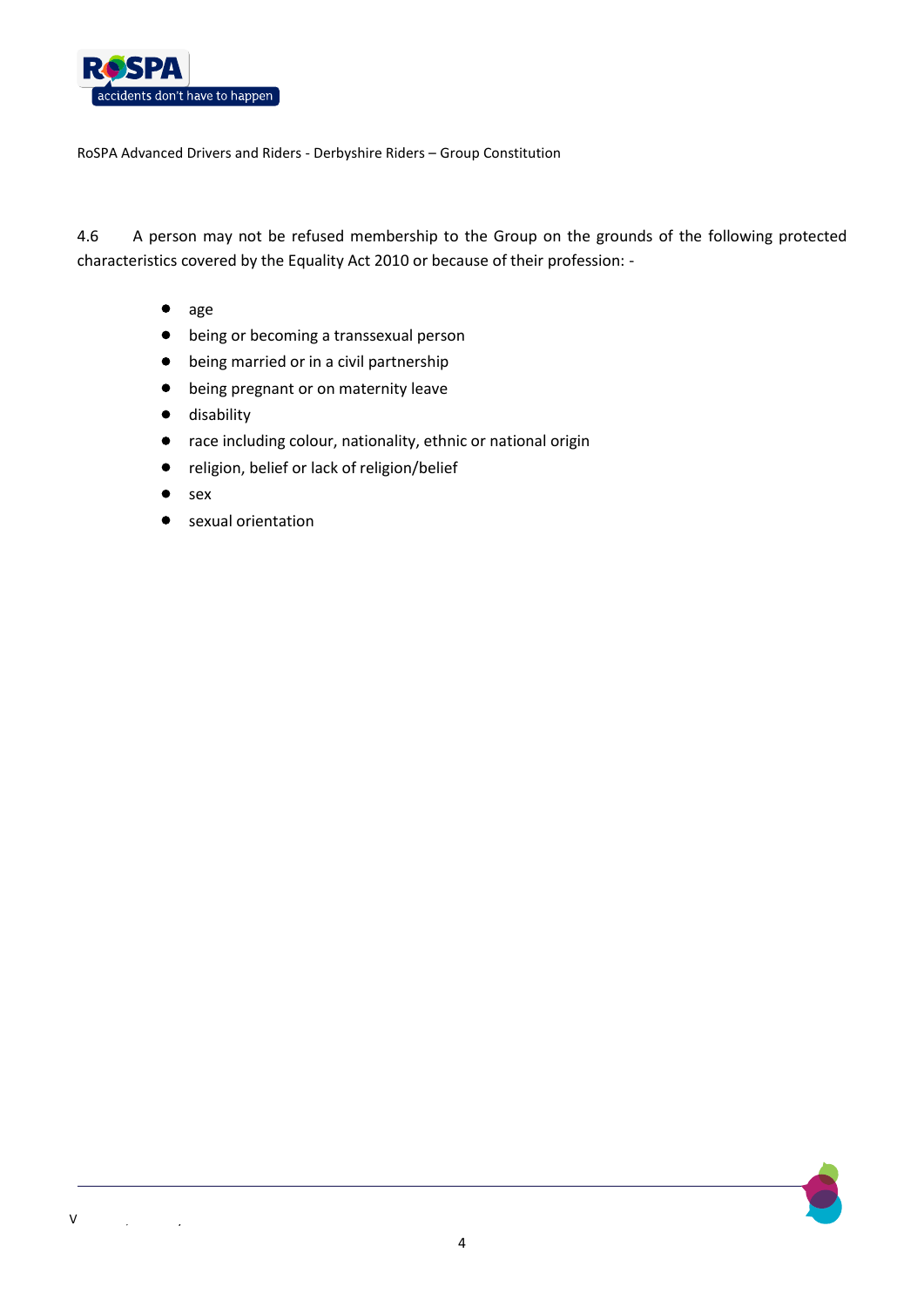

### **5. Operational Procedures**

5.1 The Group must have at least one Advanced Tutor whose responsibility is to assess and approve Group Tutors. The Advanced Tutor(s) must have passed RoSPA's Advanced Tutor Test, or be a RoSPA Advanced Driving Instruction Diploma holder, a RoSPA Advanced Riding Instruction Diploma holder, or a RoSPA Examiner.

5.2 The Group must seek to maintain a sufficient number of Group Tutors to meet the demand from members.

5.3 Group Tutors and Advanced Tutors must be full Members of RoSPA Advanced Drivers and Riders.

5.4 Advanced Tutors and Group Tutors may not receive a fee, except out of pocket expenses, for providing tutoring to any individual.

5.5 The Group may not collect test fees until an Associate Member is ready to take a RoSPA Advanced test.

5.6 Group Tutors and Advanced Tutors may operate in other Groups, with the permission of the other Group(s) concerned.

5.7 The Group must not provide tutoring services to any organisation except where an organisation has encouraged its staff to join the Group as individual Members, in which case, they must check with RoSPA HQ before tutoring commences. Organisations that contact the Group with requests for other services to help them improve their staff's driving or motorcycling must be referred to RoSPA HQ.

5.8 The Group will have a Tutoring Team which will report to the Committee and be responsible for carrying out the Group Associate Tutoring Scheme.

5.9 The Tutoring Team will be made up of a Chief Tutor, Tutoring Officer, Advanced Tutors and Group Tutors and Trainee Tutors.

5.10 The Chief Tutor will be a Police Advanced Rider (serving or retired). The Chief Tutor will be responsible for ensuring that the riding of Tutors is maintained at a high standard by carrying out an annual check ride. The Chief Tutor will be an Honorary Member of the Group.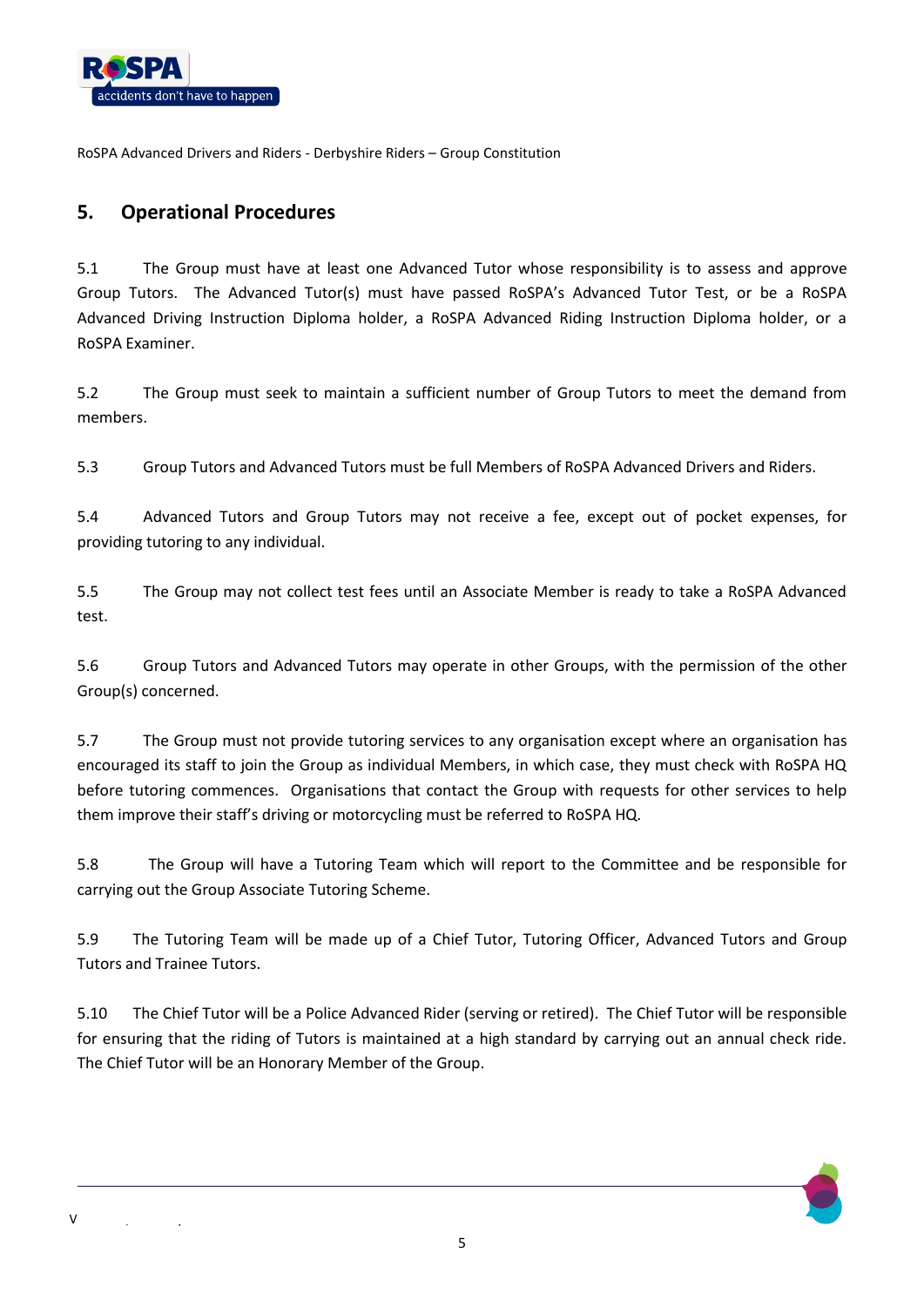

5.11 The Tutoring Officer will be an Advanced Tutor appointed by the Chief Tutor in consultation with the Committee. The Tutoring Officer will be a co-opted member of the committee as defined in item 7.5 of this constitution. The Tutoring Officer will be responsible for: -

- 5.11.1 The implementation of the Group Tutoring program.
- 5.11.2 The allocation of Associates to Tutors.
- 5.11.3 Organising the tutoring of new Group Tutors.
- 5.11.4 Ensuring that Tutoring Records are maintained.
- 5.11.5 Ensuring that Tutoring Standards are maintained.
- 5.11.6 Reporting to the committee on Tutoring matters.

5.12 The Group Advanced Tutors will be members of the Group or members of another Group who have been approved to work in the Group by the Tutoring Officer. Group Advanced Tutors will report to the Tutoring Officer and be responsible for assisting the Tutoring Officer in carrying out their duties.

5.13 The Group Tutors will be members of the Group who have been tutored and recommended to the committee by the Tutoring Officer.

5.14 Trainee Tutors will be members of the Group who have passed the RoSPA Advanced Motorcycle test at Gold standard or be Police Advanced Riders. Following successful tutoring they will be recommended to the Committee for approval as Group Tutors.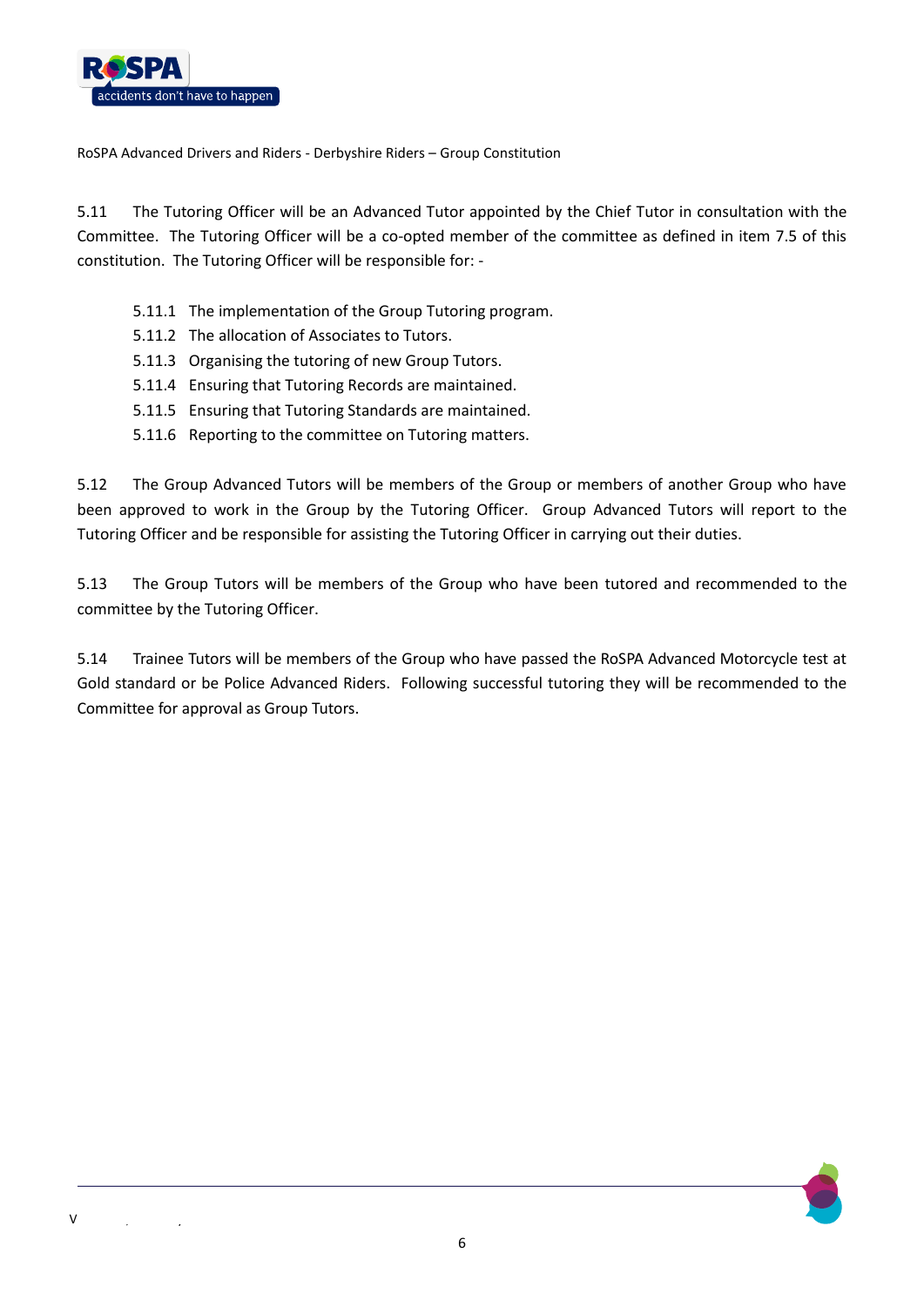

## **Group Code of Conduct**

All Group members must agree to the following: -

- Behave professionally at all times and treat others with respect and consideration.
- Avoid categorising anyone according to protected characteristics covered by the Equality Act 2010 or because of their profession.
- Avoid inappropriate language, comments and tone that could be misconstrued or create offence.
- Avoid physical contact except in an emergency or in the normal course of greeting (for example, shaking hands).
- Understand and not breach Data Protection law.
- Not knowingly break any other laws.
- Be fair and honest.
- Not personally criticise any other tutor, examiner or road safety organisation.
- Not charge for providing tutoring (except Motorcycle Fuel Expenses).

This list is not exclusive or exhaustive.

### **Group Committee**

7.1 The Group shall form a Committee which shall be responsible for the management of the Group, its running and activities.

7.2 The Committee shall consist of a Chairman, Secretary and Treasurer and not fewer than two other Members. The Chairman and the Secretary are the main contact points between the Group, the Group Regional Co-ordinator and RoSPA HQ and are responsible for keeping RoSPA up to date with the details of the Chairman, Secretary, and Group Tutors.

7.3 All Committee members should normally be Full Members. The exception being if there are insufficient Full Members then Associate Members may be elected, but must pass their test within 6 months of being elected, otherwise their Committee position will lapse.

7.4 The Committee shall be elected at the Annual General Meeting (AGM) of the Group. To be eligible for election a nominee must have been a Full Member of the Group for at least 6 month leading up to the AGM. The Chairman may serve for a maximum of 3 years and will not be eligible to stand for an additional term for a further period of 3 years regardless of actual term served. All other members of the Committee may put themselves up for re-election annually at the AGM.

7.5 The Committee may co-opt any Member of the Group to the Committee for a special purpose, e.g. if a specific skill set is required, to fill any casual vacancy which has arisen or to make up the number of Committee members. The appointment of such Members must be confirmed or terminated at the Group's next AGM.

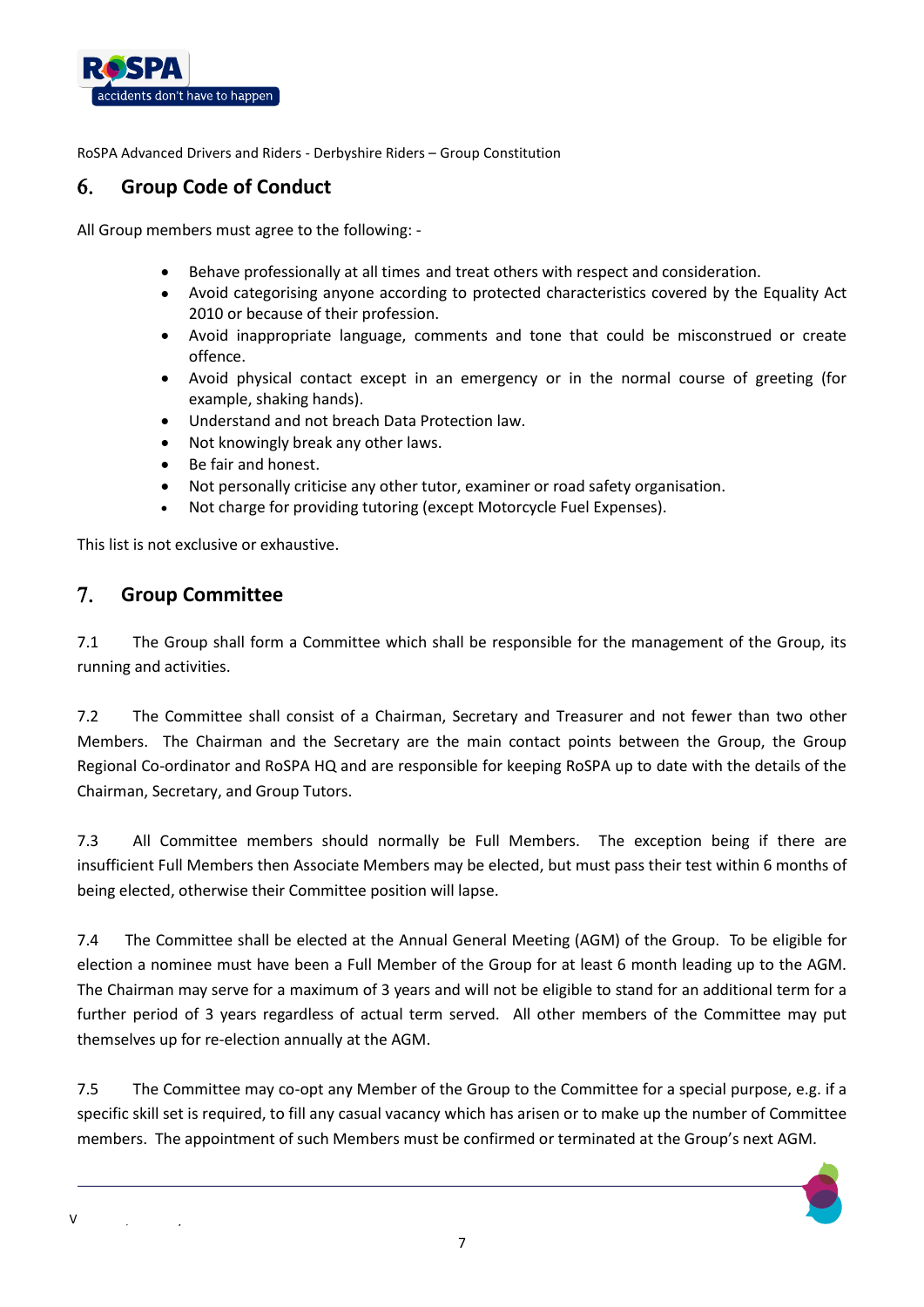

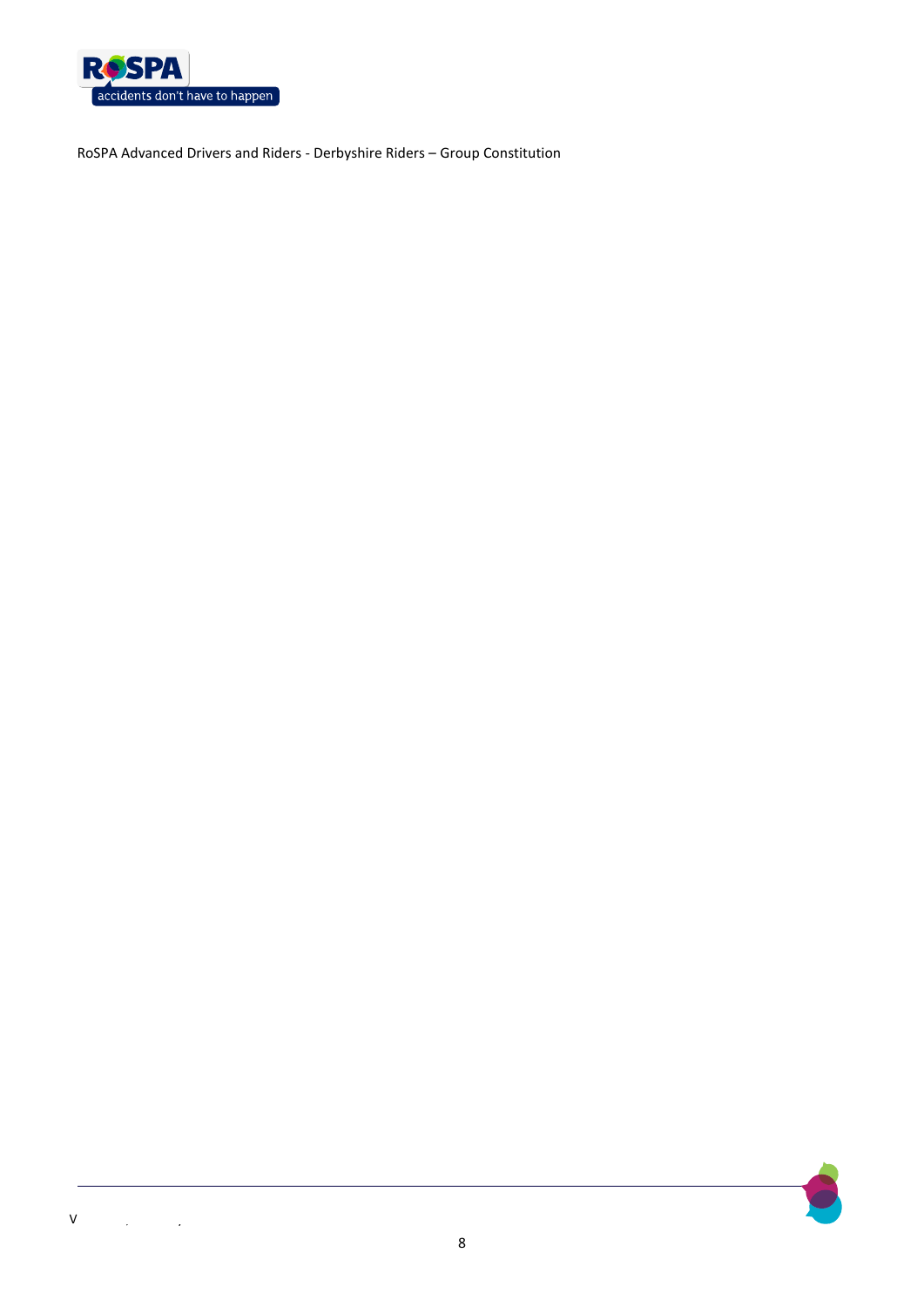

7.6 The Committee shall determine the Group's annual subscription fees for all categories of Group membership and recommend this for approval at the AGM.

7.7 The Committee must maintain a Register of all Members, incorporating their names and contact details. The Committee shall inform RoSPA HQ of the number of Members in the group on request. The Group must comply with the data protection act, and may only use Members' data for the purpose of the Group.

7.8 The Committee may choose to dissolve the Group, provided they follow the procedure in section 12 of this constitution. The resources and assets of a dissolved Group shall be transferred to RoSPA Advanced Drivers and Riders and used exclusively to help develop and support other groups within the network.

7.9 The Committee may also have the position of 'Group President'. Only Members who have shown a long-term commitment to the Group and who have previously served on the committee will be accepted as nominees for this position. Election will be as stated in paragraph 7.4. If no suitable candidate is available, then the position will remain vacant.

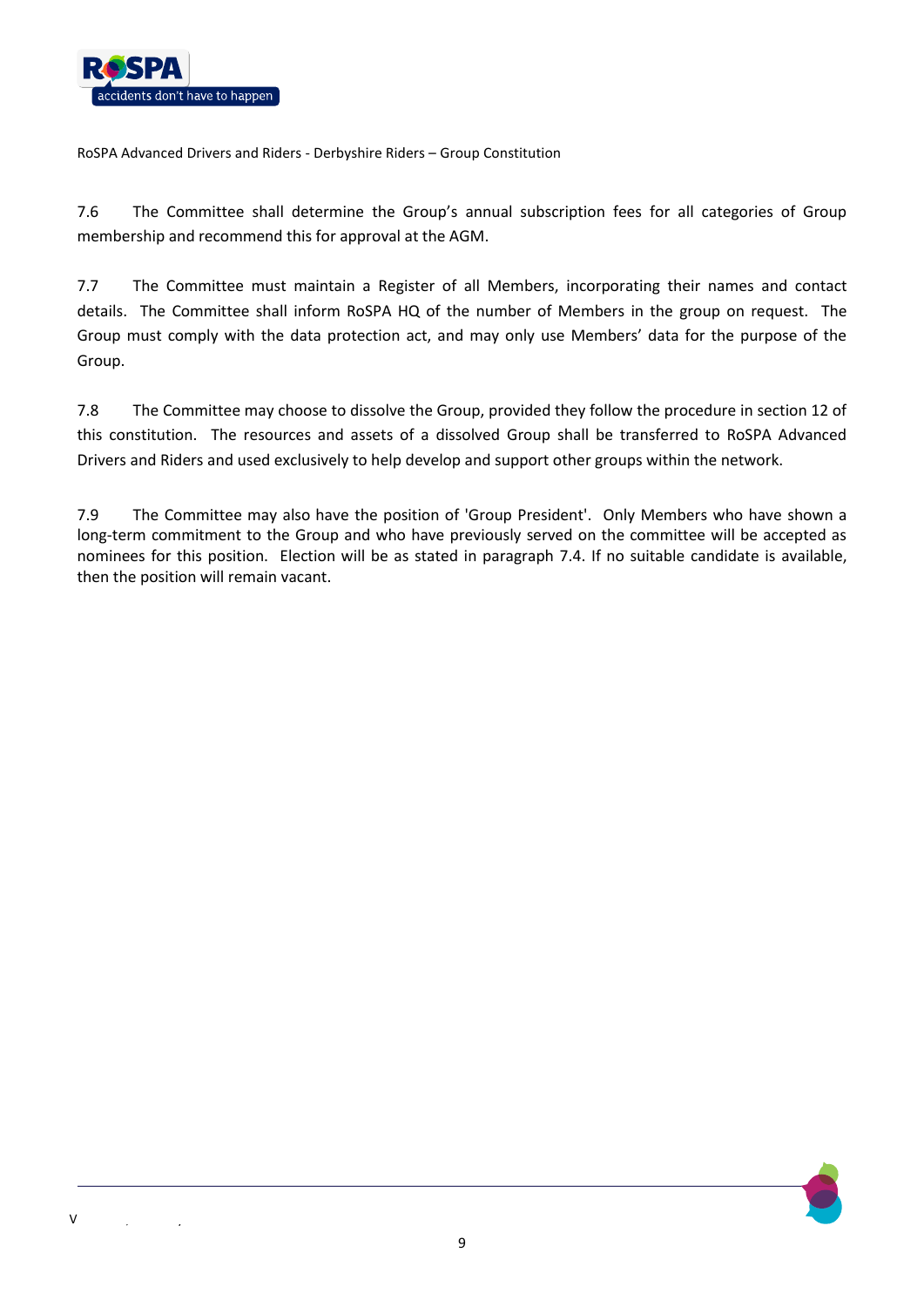

#### **Committee Meetings**

8.1 The Committee shall meet not fewer than three times per calendar year.

8.2 Committee meetings shall be called by the Chairman or Secretary giving not less than 14 days' notice of the date of the meeting. Each Member of the Committee shall be notified of the date, time and location of the Committee meeting and invited to attend.

8.3 The quorum for Committee meetings shall be no less than 50% of the committee members (rounded up), of which one must be the Chairman, Secretary or Treasurer.

8.4 Each Member of the Committee shall have one vote on all matters to be cast personally by the Member. Proxy voting is not allowed.

8.5 All decisions shall be made by majority vote. In the case of an equality of votes, the Chairman will have a second, casting vote.

8.6 The Secretary shall ensure that minutes of Committee meetings are taken and circulated to any group member who requests a copy. Copies of the minutes and other relevant documents must be kept by the Group and copies provided to RoSPA HQ on request. The Minutes will be prepared and available within 10 days of the date of the meeting.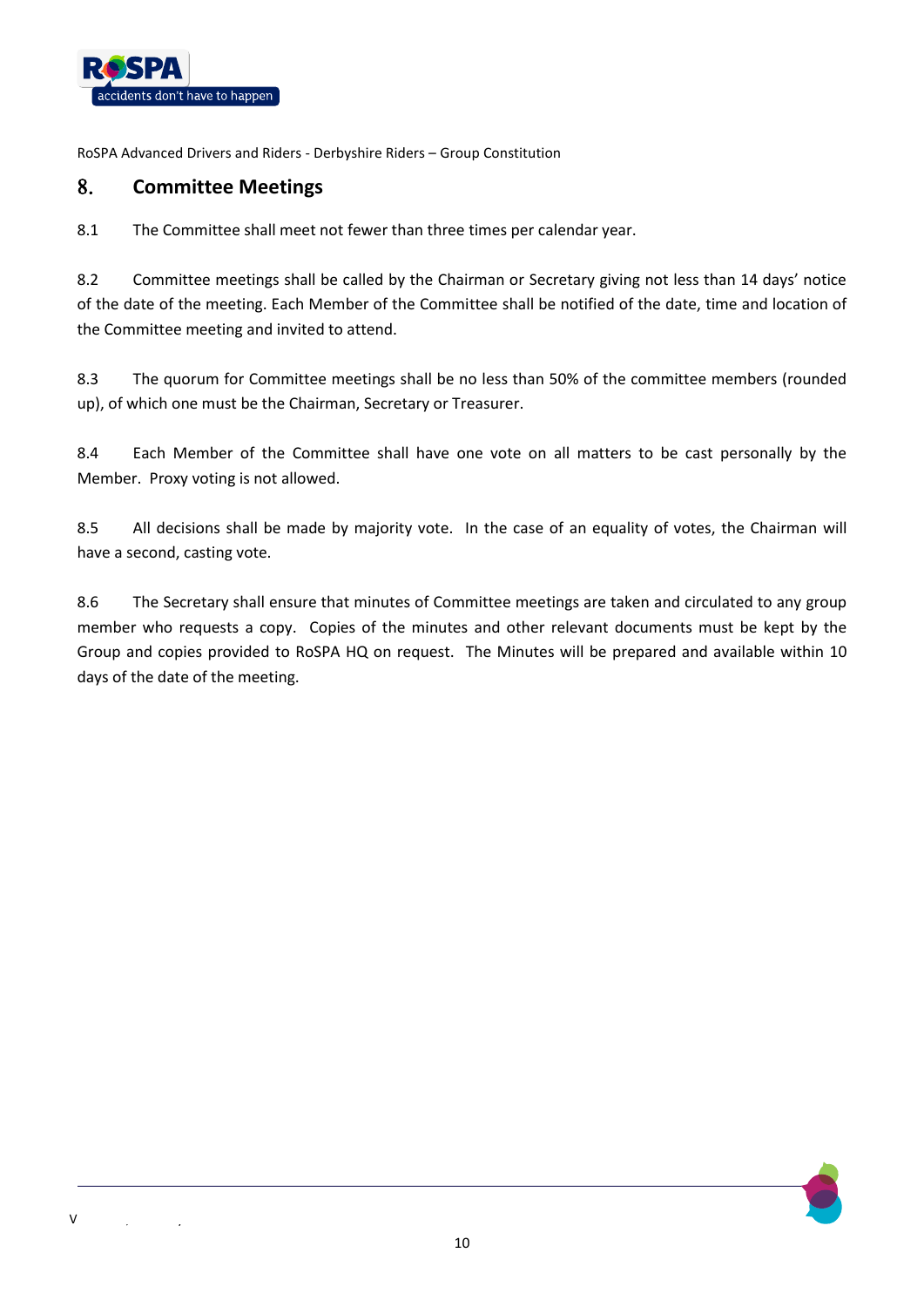

## **9. Group Annual General Meeting (AGM)**

9.1 The Group shall hold an AGM each calendar year and not more than 15 months shall elapse between one AGM and the next.

9.2 An AGM shall be called by the Chairman or Secretary by giving not less than 14 days' notice of the date of the meeting. Each Member shall be notified of the date, time and location of the AGM and shall be invited to attend.

9.3 The quorum for the AGM shall be 15 Members of which one must be the Chairman, Secretary or Treasurer.

9.4 Each Member shall have one vote on all matters.

9.5 All decisions shall be made by majority vote. In the case of an equality of votes, the Chairman shall have a second or casting vote.

9.6 The Secretary shall ensure that minutes of the AGM are taken and circulated to any Group Members who requests a copy. Copies of the AGM and other relevant documents must be kept by the Group and provided to RoSPA HQ on request. The Minutes will be prepared and available within 10 days of the date of the meeting.

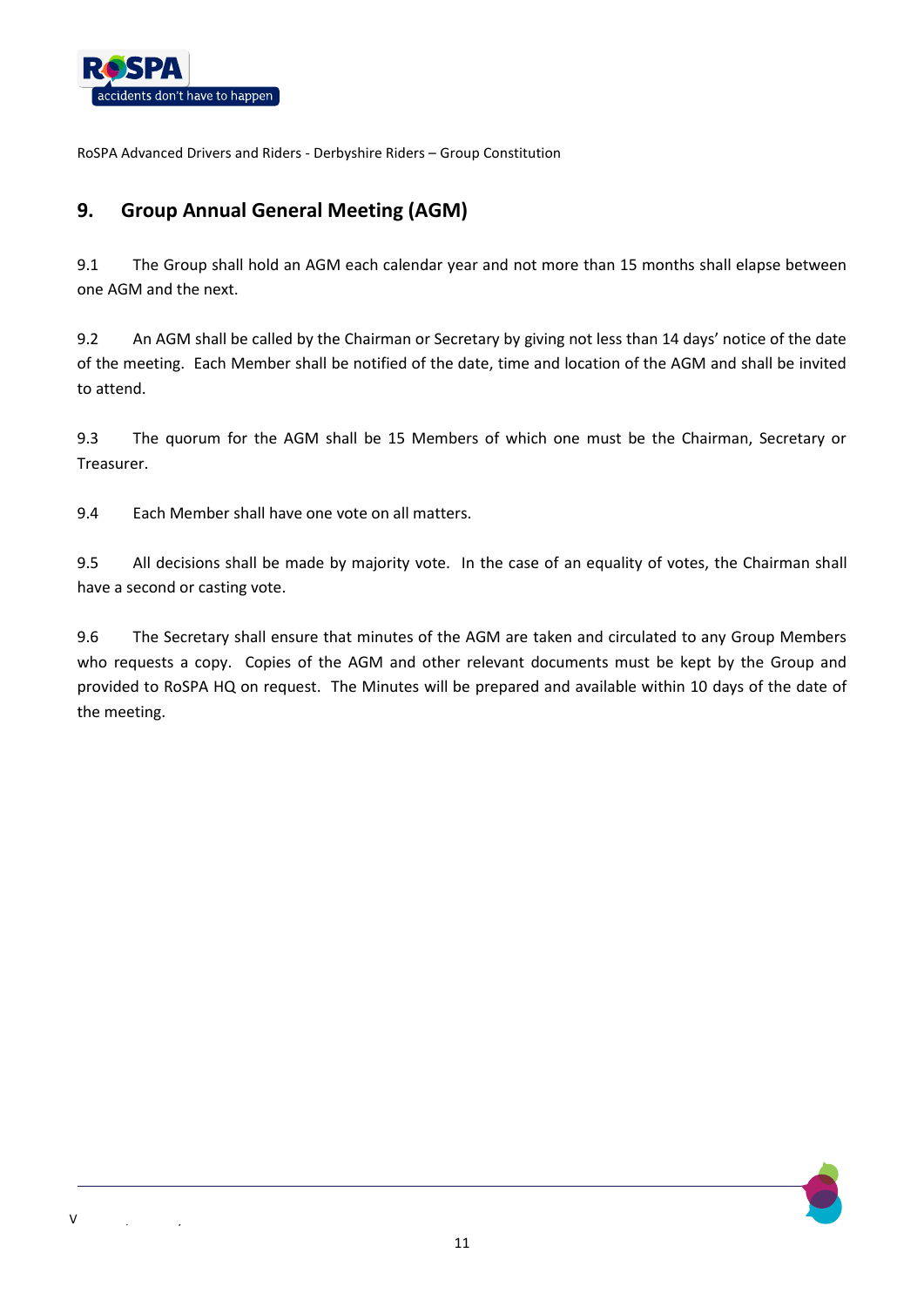

#### **Finance**

10.1 The Committee shall open a bank account in the name of the Group with a bank or financial institution of the Committee's choice.

10.2 Monies received by the Group shall be paid into the Group's bank account within 60 days of receipt.

10.3 The Treasurer shall be responsible for managing the Group's bank account and for ensuring that the Group's bills are paid.

10.4 More than one committee member must have access to the Group's bank account.

10.5 In order to facilitate Internet Banking, the Treasurer or one other nominated Committee member (who is not part of the same household as the Treasurer) will be able to issue financial instructions to the Bank. The nominated persons should only issue instructions that have been approved by the Committee. As a safeguard, the Treasurer will present the current Bank Statement to the Committee at each meeting.

10 .6 The Treasurer shall be responsible for arranging an annual independent examination or audit of the accounts of the Group and must present the final accounts to the AGM each year.

10.7 Group funds must only be used to run the Group and to meet the Group's aims.

#### **Expulsion of Members from the Group**

11.1 The Committee may terminate the membership of any Group Member on the grounds that the Member's continued membership would be harmful to the Group, provided this does not contravene 4.7.

11.2 The Committee must notify any Member in writing of their possible removal from Group membership. The Member must be given the opportunity to submit written representation to the Committee within 14 days of receiving notice, explaining why she or he should not be expelled. The Committee must consider any such written representations when making a final decision about expelling the Member. A decision to terminate membership shall only be valid after a Committee vote.

11.3 A Member who is expelled from the membership of a Group may appeal to RoSPA HQ within 14 days of being notified of the decision to expel him/her. RoSPA HQ will consider the appeal and may recommend the Committee re-consider its decision, giving its reasons. The Committee will consider RoSPA's recommendation and has the final decision on whether or not to change to uphold or reverse the expulsion.